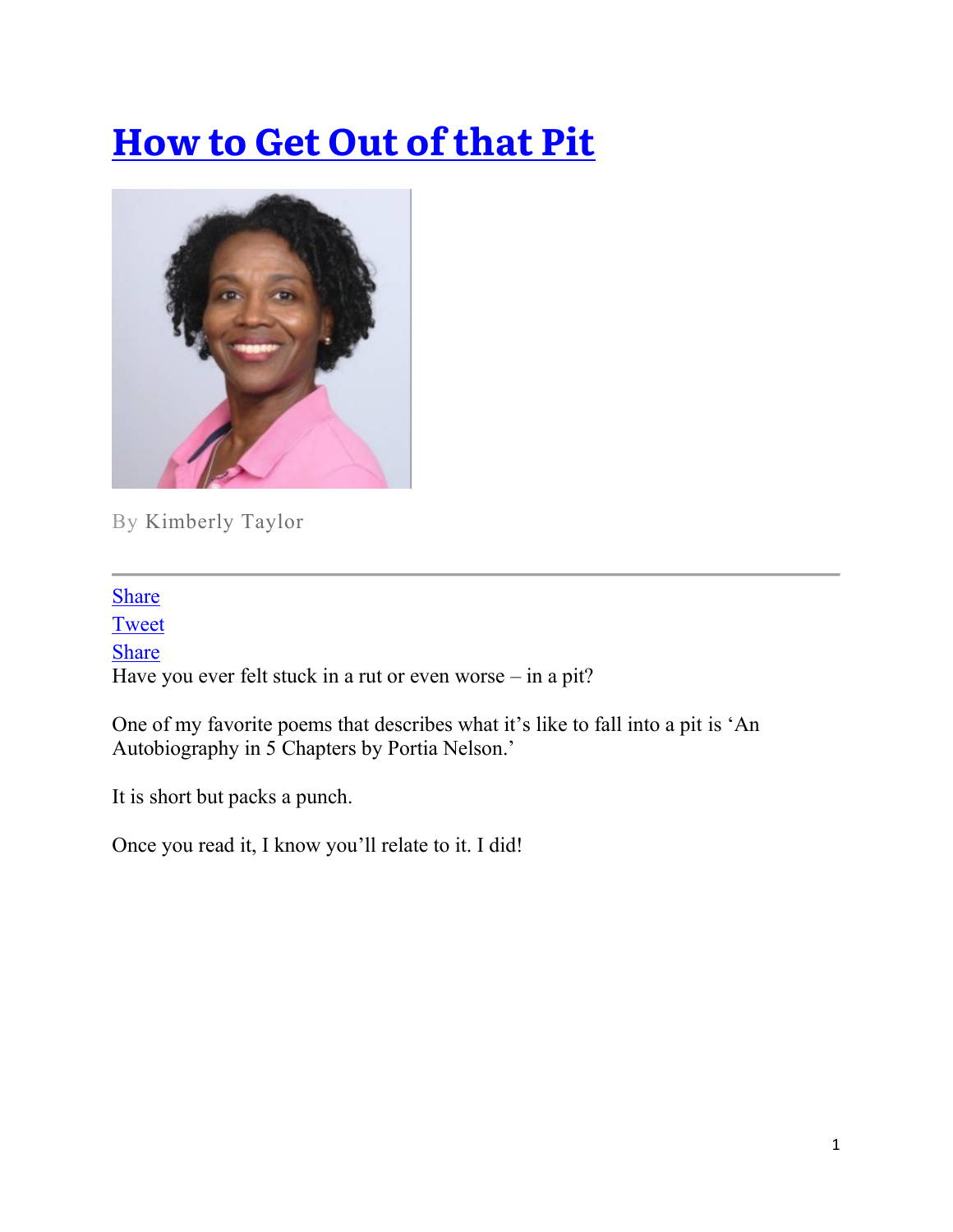

As a Believer in Jesus, the pit is not your home. Discover 5 steps to get out.

The poem is below:

### **Chapter 1**

"I walk down the street. There is a deep hole in the sidewalk. I fall in. I am lost… I am helpless. It isn't my fault. It takes forever to find a way out.

### **Chapter 2**

I walk down the same street. There is a deep hole in the sidewalk. I pretend I don't see it. I fall in again. I can't believe I am in the same place. But, it isn't my fault. It still takes me a long time to get out.

### **Chapter 3**

I walk down the same street. There is a deep hole in the sidewalk. I see it is there. I still fall in. It's a habit. My eyes are open.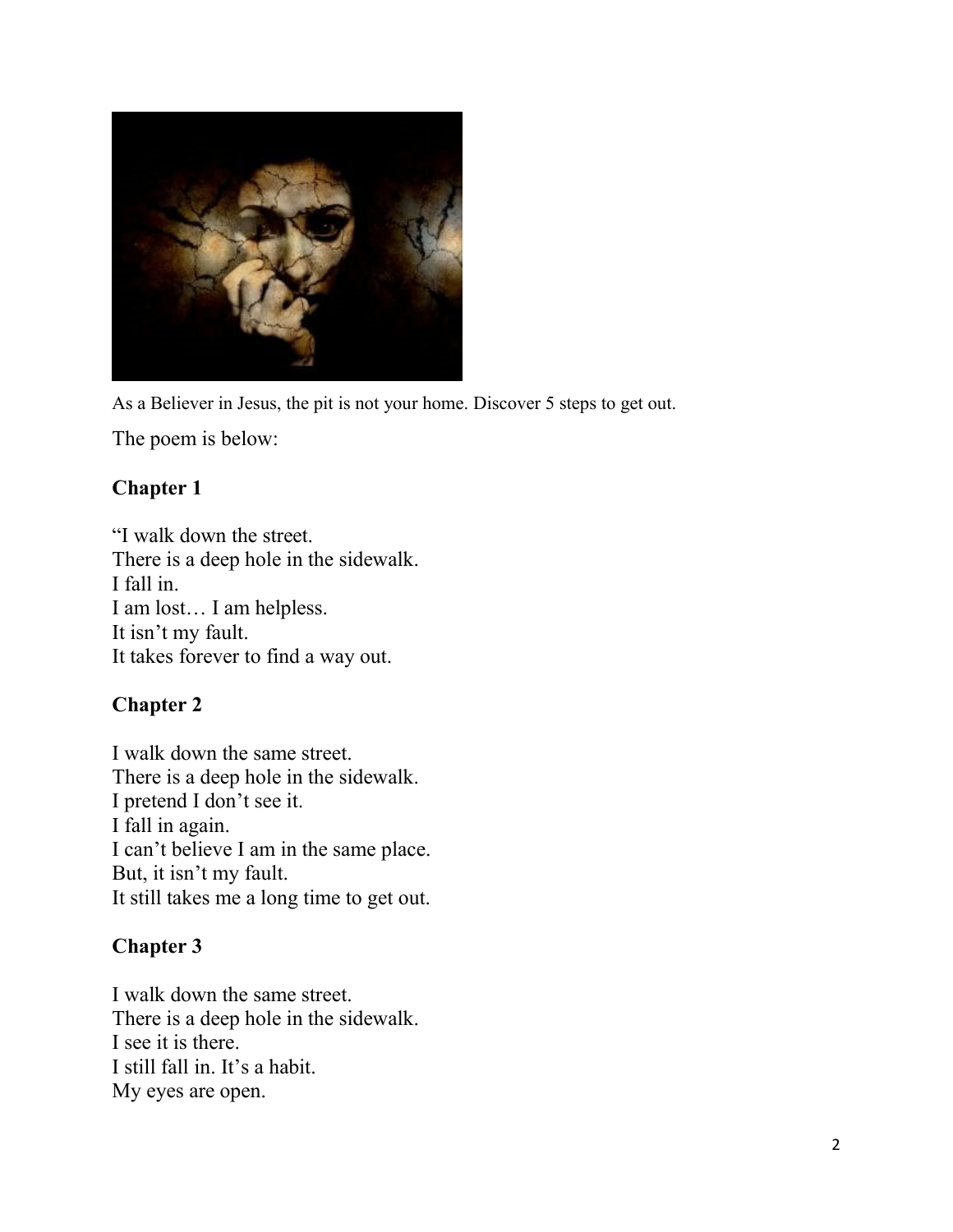I know where I am. It is my fault. I get out immediately.

### **Chapter 4**

I walk down the same street. There is a deep hole in the sidewalk. I walk around it.

### **Chapter 5**

I walk down another street."

\*\*\*\*

So, which Chapter are you living in right now?

Many people get stuck living out Chapters 2 or 3. They keep falling into the same old pits.

We all fall into pits in life at times. That is not the problem.

The problem is that we don't get out!

Once we recognize we are in a pit, we are responsible for seeking the way out – and taking it.

Ultimately, it doesn't matter if someone threw you into the pit (like Joseph in Genesis 37) or if you put yourself into the pit.

What matters is that make up your mind to get out. Why?

Because you don't belong there.

Unfortunately, some try to make the pit their home. They believe the lie that they are meant to live in the pits. So they decide to settle and get comfortable.

But that is not the best God has for you.

God never intended for His people to live in dark pits: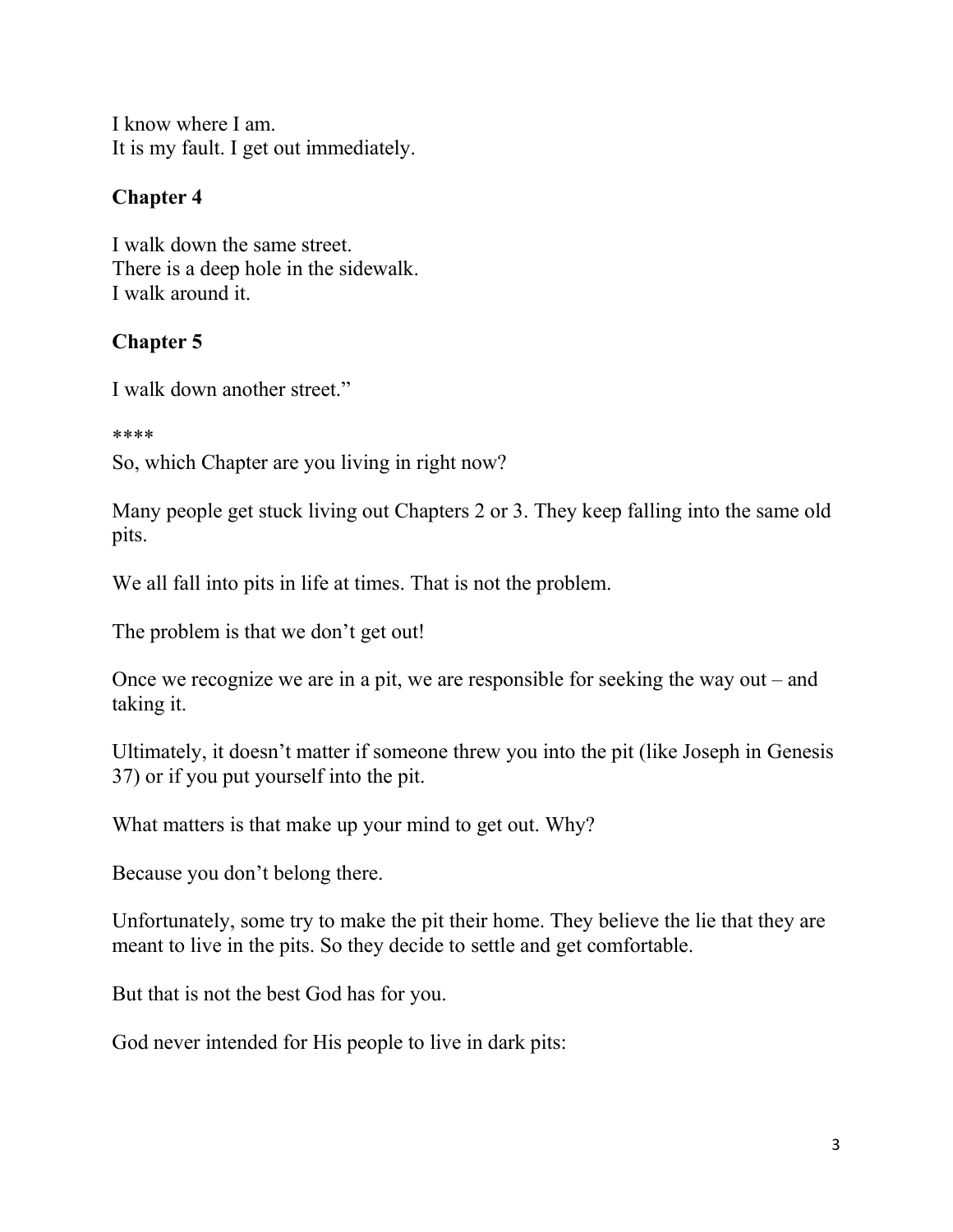Then Jesus spoke to them again, saying: "I am the light of the world. He who follows Me shall not walk in darkness, but have the light of life (John 8:12)."

And in another place, He says:

"You are the light of the world. A city that is set on a hill cannot be hidden. Nor do they light a lamp and put it under a basket, but on a lampstand, and it gives light to all who are in the house. Let your light so shine before men, that they may see your good works and glorify your Father in heaven (Matthew 5:14-16)."

Our purpose as Believers in Christ is to serve as a light to others.

So if one of us chooses [to live in darkness,](https://takebackyourtemple.com/darkness-closest-friend/) then the kingdom is dim in that specific place, affecting those who reside near it.

So what are some steps to take to get out of a pit?

## **1. Never get comfortable in a pit.**

As God's child, your place is as a "city on a hill," a place where His glory in you is clearly seen.

You are not meant to live in a pit.

However, you will remain there unless you can see where you are meant to be. Put your mental focus on how to get out of the pit rather than how to get comfortable in it.

[To get out, you must want to get out.](https://takebackyourtemple.com/rise-and-walk/)

# **2. Ask for the Holy Spirit's wisdom to get out.**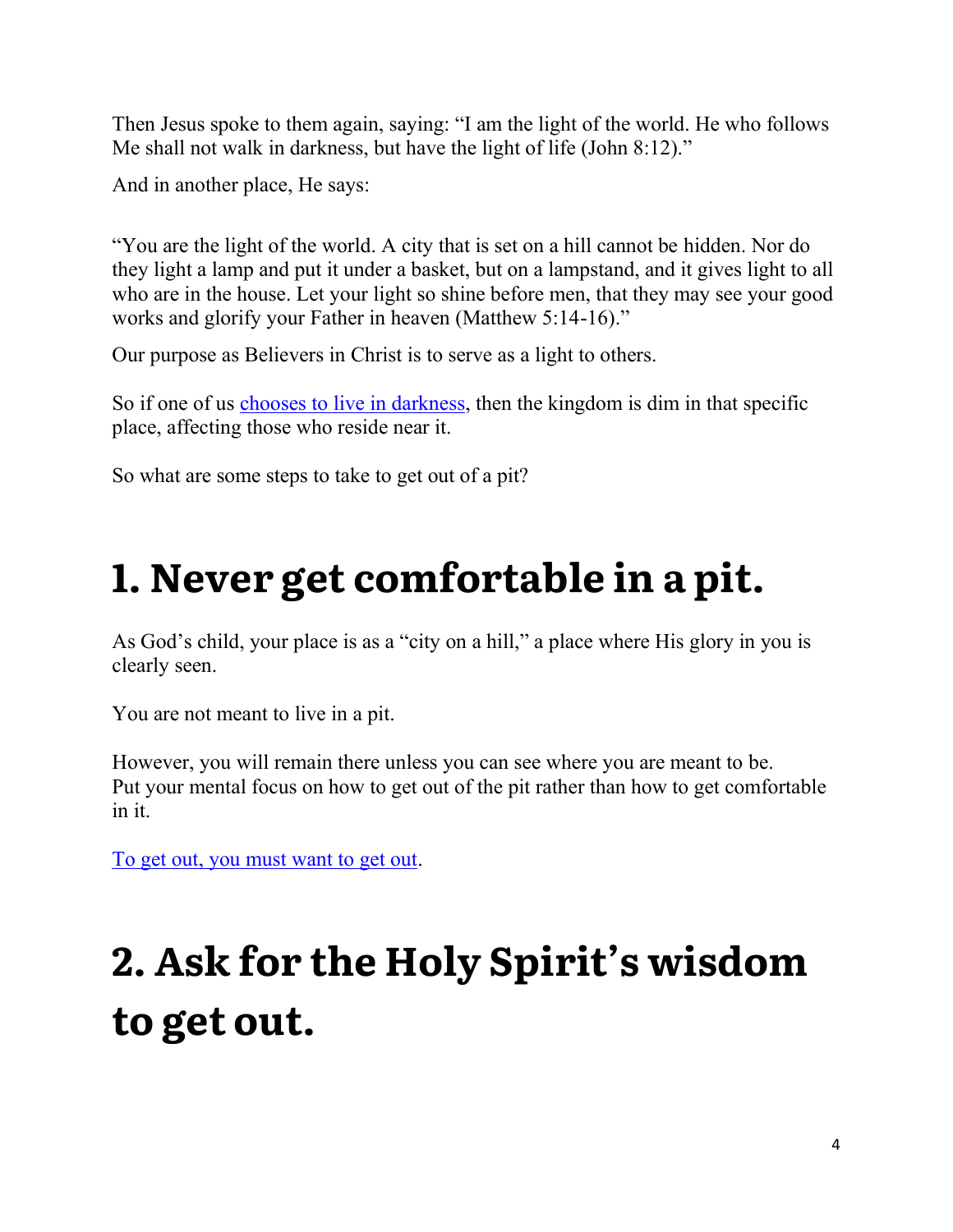When you accepted Jesus as your Savior, the Holy Spirit came to live in you as a [Helper](https://takebackyourtemple.com/overcoming-the-pain-of-the-moment/) (see John 14:26). He is the ultimate source of wisdom, strength, and power in a Believer's life.

If you do not know how to get out of your particular pit, then ask Him.

Many times, the problem isn't that we don't know the answer for how to get out of the pit, it's that we don't like the answer!

So we don't do what He says because we don't like it.

However, freedom is on the other side of the answer and that fact won't change.

# **3. Identify mental resistance to getting out.**

I read a story once about a man who negotiated freedom for 2 women caught up in prostitution. He paid the price for their freedom.

Yet when it was time to go, one of the women ran back into the place of her bondage because she forgot her cell phone!

She refused to leave without it.

[Many refuse to leave the pit because they have been deceived into believing that what](https://takebackyourtemple.com/darkness-closest-friend/)  [they need to live is in the pit.](https://takebackyourtemple.com/darkness-closest-friend/)

If you are resisting getting out of the pit, then ask the Lord to show you the source of your resistance so you confront it. You cannot conquer what you will not confront.

## **4. Take the first step out.**

Once the way out is revealed, [fear or overwhelm may try to convince you that it is](https://takebackyourtemple.com/the-root-of-fear/)  [safer to stay in the](https://takebackyourtemple.com/the-root-of-fear/) pit.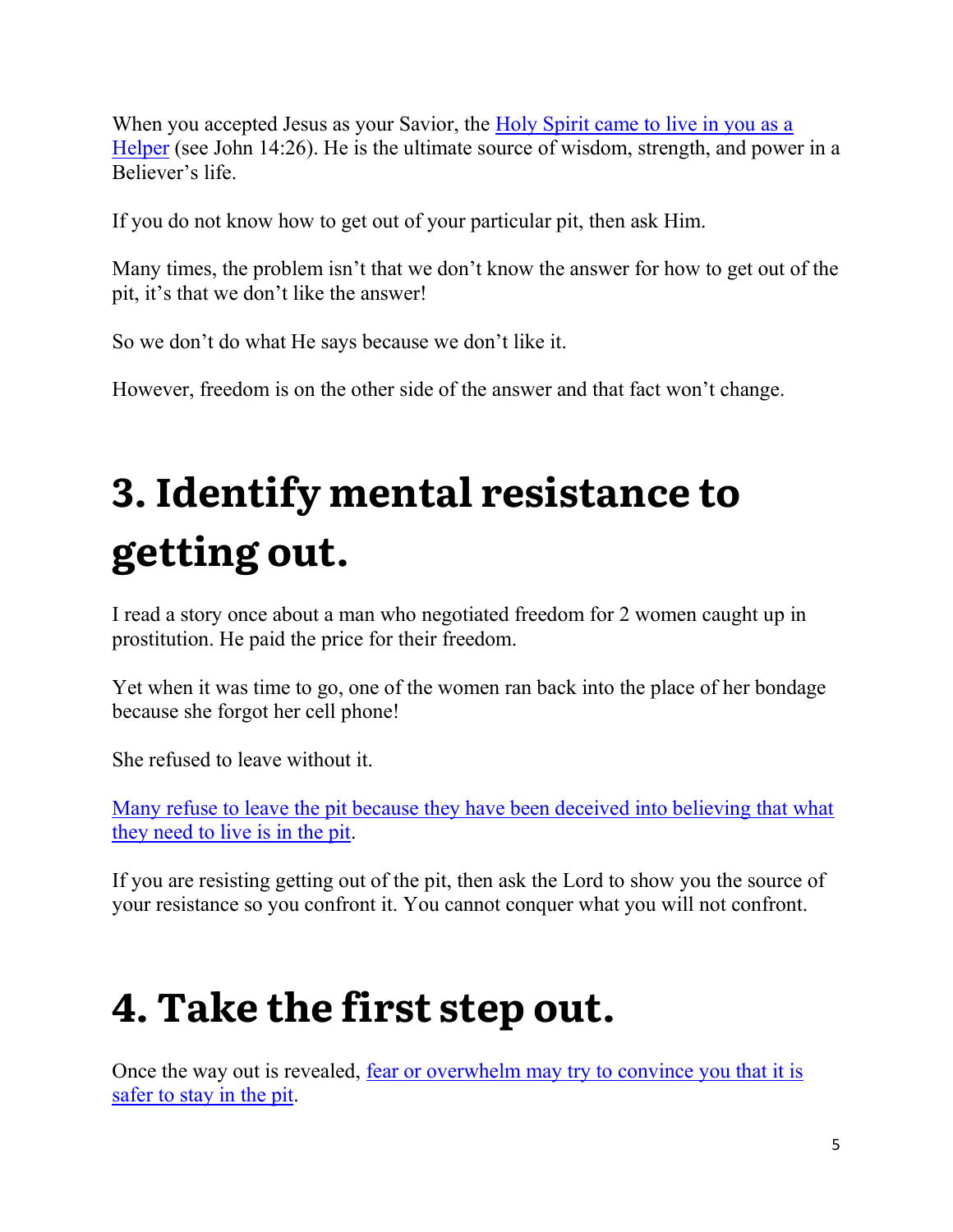Once again, remind yourself that the pit is not your home.

Some people may not leave the pit unless they can see the entire path out first.

However, you don't need to see the entire path to get moving; You just need to be faithful, stand up, and take the first step you do see.

Once you stand up, you can see more than you could just sitting there.

# **5. Get assistance [from someone who](https://takebackyourtemple.com/program/)  [has found the way out.](https://takebackyourtemple.com/program/)**

In our culture, we celebrate an independent, "go it alone," "I did it my way" attitude.

But that is not God's way.

God's way is that we live in interdependence with other Believers.

Ecclesiastes 4:10 says: "For if they fall, one will lift up his companion. But woe to him who is alone when he falls, For he has no one to help him up." *Ecclesiastes 4:10*

We have a support group in the [Take Back Your Temple program](https://takebackyourtemple.com/program/) because we recognize that we all fall sometimes.

To make progress, we need others who can encourage us and assist us in getting back up.

Remember this freeing mindset: "This pit is not my home."

Refuse to make living in pits your normal way of life.

Take the place that God has prepared for you:

But you are a chosen generation, a royal priesthood, a holy nation, His own special people, that you may proclaim the praises of Him who called you out of darkness into His marvelous light; (1 Peter 2:9)"